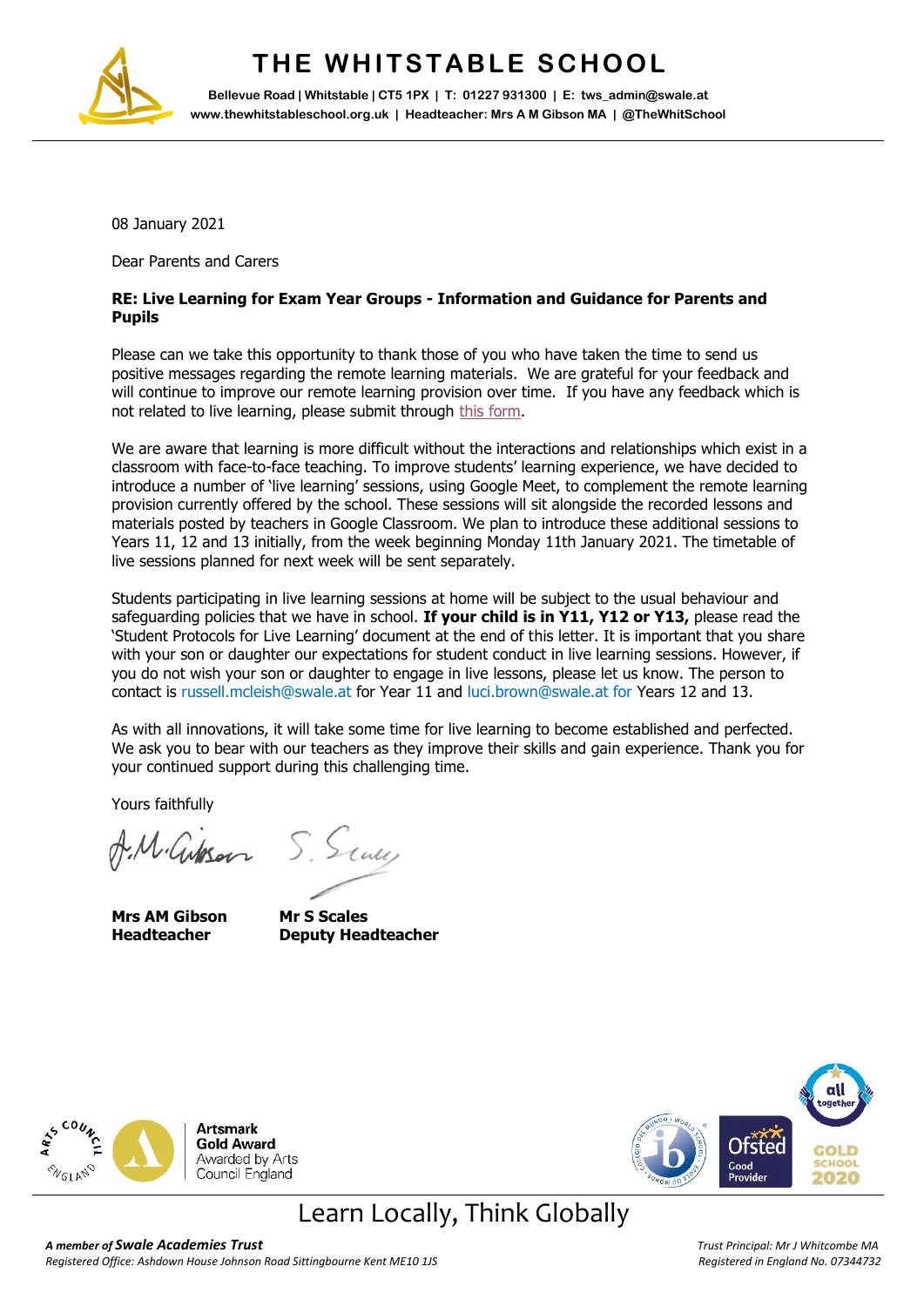

## **THE WHITSTABLE SCHOOL**

**Bellevue Road | Whitstable | CT5 1PX | T: 01227 931300 | E: tws\_admin@swale.at www.thewhitstableschool.org.uk | Headteacher: Mrs A M Gibson MA | @TheWhitSchool**

#### **STUDENT PROTOCOLS FOR LIVE LEARNING**

Students should only use technology at home with the permission of their parents or carers. They should use this technology sensibly, drawing upon advice given to them at school and at home. Students and parents can refer to the safeguarding section of the school website to support their understanding of keeping young people safe online. If they are concerned about anything they should refer the matter to a responsible adult.

By accessing a live lesson students are agreeing to the following:

- Live learning at home needs to be conducted in an appropriate room, ideally on a chair and at a table.
- Students need to be in a quiet area, away from the distractions or disturbances.
- Students should be dressed appropriately.
- Students should choose a blurred or alternative background from Google Meet.
- Students need to promptly mute/unmute and switch their camera on/off at the request of the teacher.
- Students should not record or take photographs of any part of the live learning session or share lessons publicly.
- Students need to interact respectfully with their teacher and peers and behave in a sensible manner.
- Live learning sessions will be recorded.

Students should understand that the teacher leads the live learning and will remove students who do not follow this guidance or behave inappropriately.





## Learn Locally, Think Globally